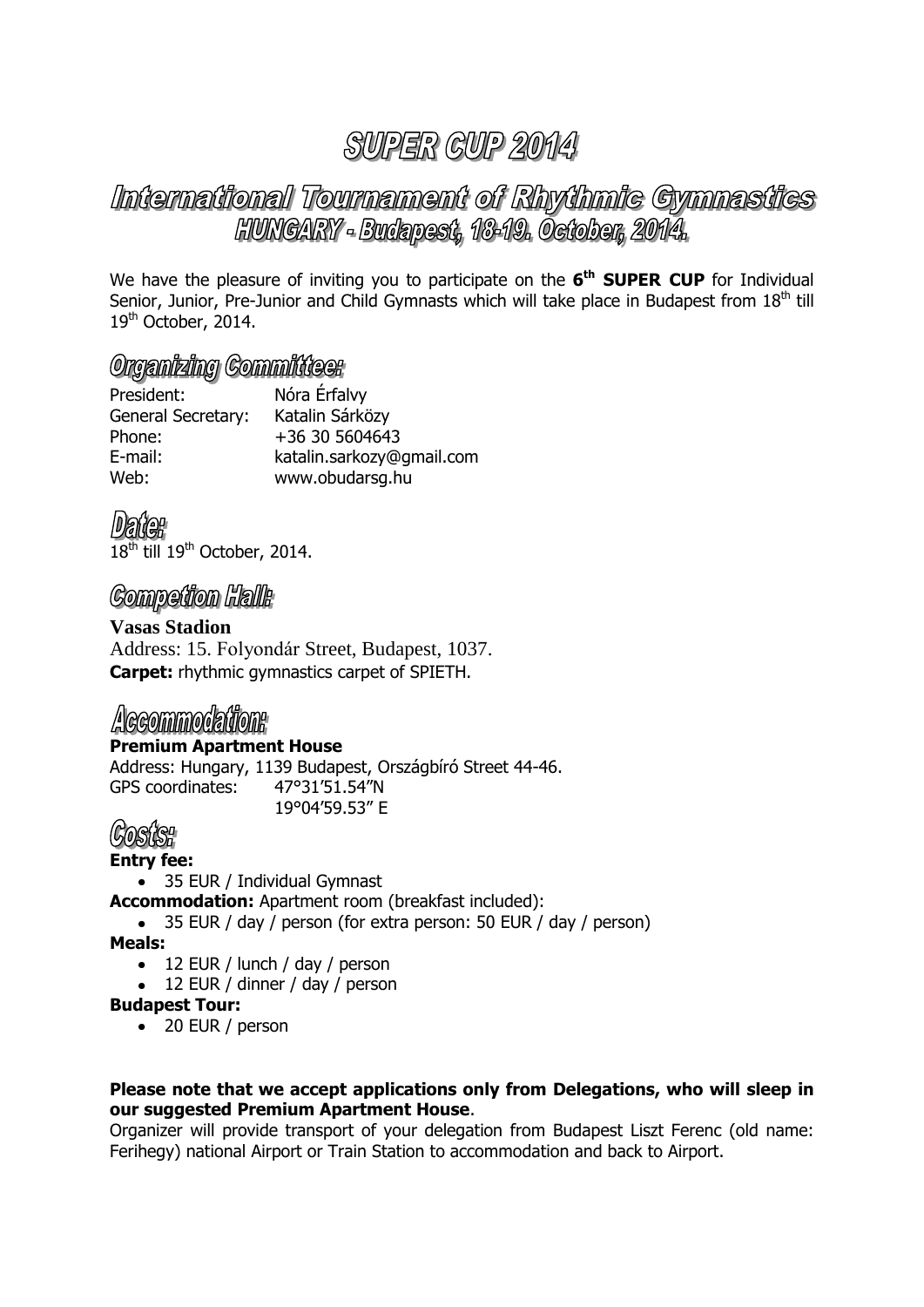### *Gattegorites:*

#### **LEVEL A:**

- **Senior individual:** FIG regulations (hoop, ball, clubs, ribbon)  $\bullet$ D: min. 6 - max. 9, D max: 10.00 points, Max. 3 risks, Min. 1 S, M (0,20)
- **Junior individual:** (1999-2000-2001) FIG regulations (3 apparatuses by choice) D: min. 4 - max. 7, D max: 8.00 points, Max. 3 risks, Min. 1 S, M (0,20), 1 element max. 1,00
- **Pre-junior individual**: born in 2001-2002 (results separated by year) (3 apparatuses by choice) D: min. 4 - max. 7, D max: 8.00 points, Max. 3 risks, Min. 1 S, M (0,20), 1 element max. 1,00
- **Children born in:** (results separated by year) **2003-2004** (without apparatus and 1 apparatus by choice) D: min. 4 - max. 7, D max: 7.00 points, Max. 3 risks, Min. 1 S, M (0,20), 1 element max. 1,00 **2005-2006** (without apparatus and 1 apparatus by choice) D: min. 4 - max. 7, D max: 6.00 points, Max. 3 risks, Min. 1 S, max. 4 S, M (0,20), 1 element max. 1,00 **2007-2008** (without apparatus) D: min. 4 - max. 7, D max: 5.00 points, Max. 3 risks, Min. 1 S, max. 4 S, M (0,20), 1 element max. 0,70
- **LEVEL B:** (results separated by year)
- **Junior**: born in 1999-2000-2001 (2 apparatus by choice) D: min. 4 - max. 7, D max: 7.00 points, Max. 3 risks, Min. 1 S, M (0,20)
- **Pre-junior**: born in 2001-2002 (2 apparatus by choice) D: min. 4 - max. 7, D max: 7.00 points, Max. 3 risks, Min. 1 S, M (0,20)
- **Children born in**: **2003-2004** (without apparatus and 1 apparatus by choice) D: min. 4 - max. 7, D max: 6.00 points, Max. 3 risks, Min. 1 S, Max. 4 S, M (0,20) **2005-2006** (without apparatus and 1 apparatus by choice) D: min. 4 - max. 7, D max: 5.00 points, Max. 3 risks, Min. 1 S, Max. 4 S, M (0,20)

## Programe

Arrival of Delegations:  $\frac{16^{\text{th}}}{{\text{Ori}}\atop \text{Arrival of Delegations, Training:}}$  Thursday,  $16^{\text{th}}{\text{October, 2014.}}$ Arrival of Delegations, Training: Judges' meeting, Competition: Saturday, 18<sup>th</sup> October, 2014. Competition, Budapest Tour: Sunday, 19<sup>th</sup> October, 2014. Departure of Delegations: Deadlines: **Entry: 15th September, 2014. Travel details: 6**

Monday, 20<sup>th</sup> October, 2014.

**th October, 2014.**

## *Visar*

If your delegation needs visa for the entry please don't hesitate to contact us (katalin.sarkozy@gmail.com).

## *Technical Forms:*

Please bring 1 copy of each technical forms for each routine.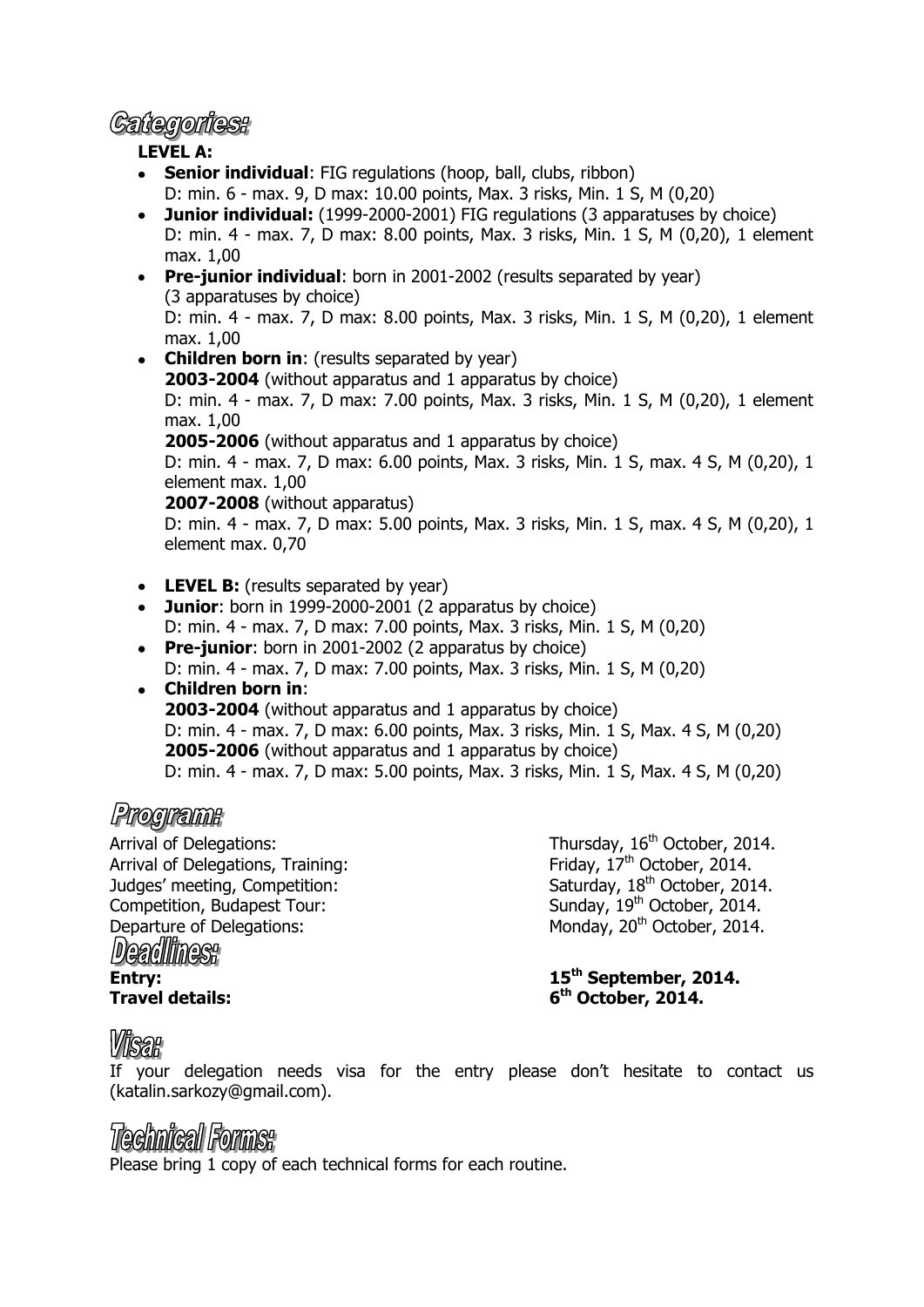## **Medical Services:**

The organizing committee will provide the medical services.

### **We are looking forward to seeing you and your participation in our tournament!**

**Sincerely**,



**Nóra Érfalvy Némethné** President of Super Cup

**Katalin Sárközy**  General Secretary of the Super Cup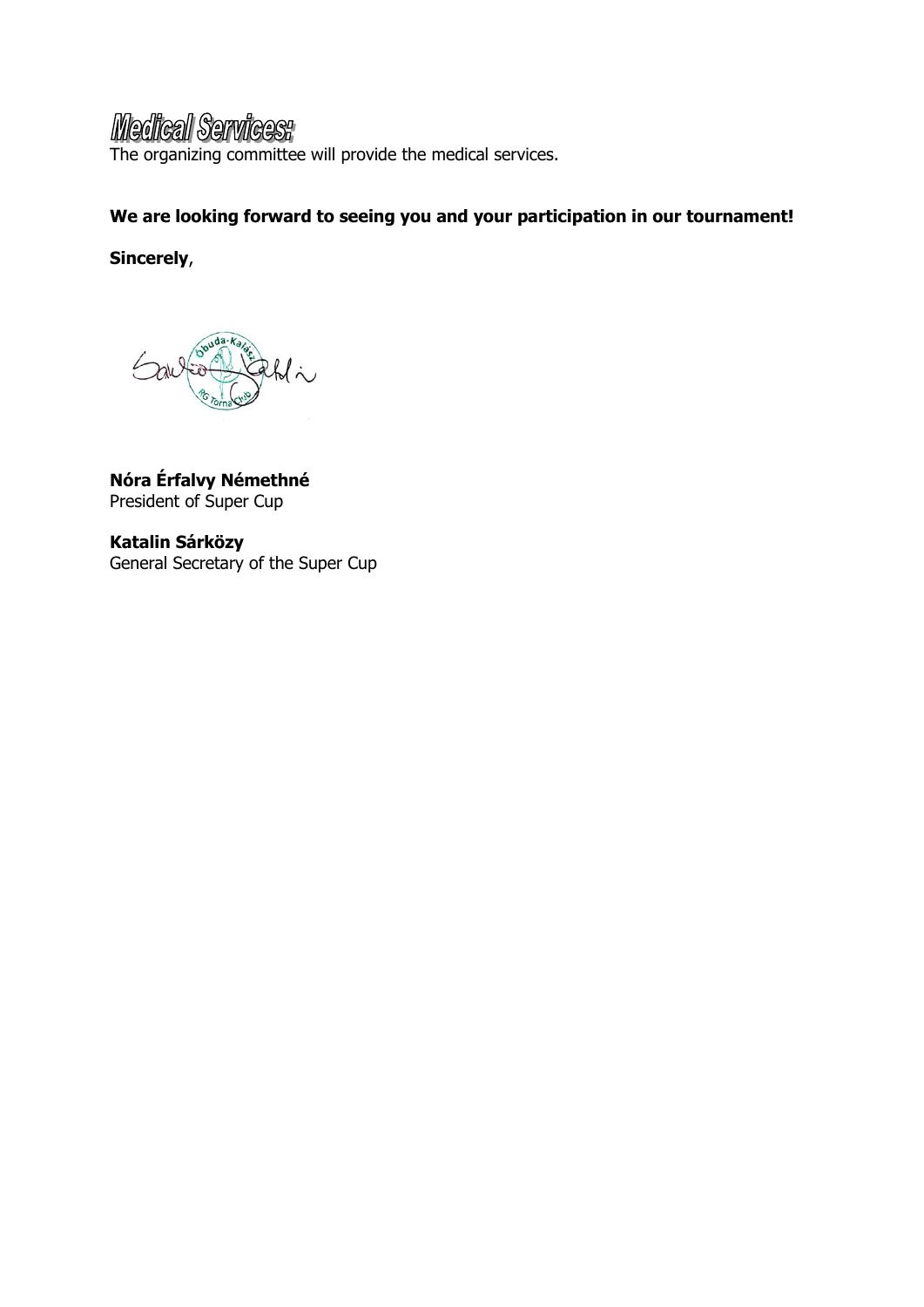# International Tournament of Rhythmic Cymnastics<br>HUNGARY - Budapest, 1849. Oetober, 2014.

## ENTRY

## Please return latest until **15th September, 2014**.

| Country<br>Club | E-mail | <b>Phone</b> | Fax | Date of arrival | Date of<br>departure | Mean by<br>transport |
|-----------------|--------|--------------|-----|-----------------|----------------------|----------------------|
|                 |        |              |     |                 |                      |                      |

|         | <b>Name of Senior</b><br>Gymnast | <b>Year of Birth</b> |
|---------|----------------------------------|----------------------|
| л.      |                                  |                      |
| 2.      |                                  |                      |
| ∍<br>э. |                                  |                      |

|          | <b>Name of Junior</b><br><b>Gymnast (LEVEL A)</b> | Hoop | <b>Ball</b> | <b>Clubs</b> | <b>Ribbon</b> | <b>Year of</b><br><b>Birth</b> |
|----------|---------------------------------------------------|------|-------------|--------------|---------------|--------------------------------|
| л.       |                                                   |      |             |              |               |                                |
| <b>.</b> |                                                   |      |             |              |               |                                |

|         | <b>Name of Pre-Junior</b><br><b>Gymnast (LEVEL A)</b> | Rope | <b>Hoop</b> | <b>Ball</b> | <b>Clubs</b> | <b>Ribbon</b> | Year<br>οf<br><b>Birth</b> |
|---------|-------------------------------------------------------|------|-------------|-------------|--------------|---------------|----------------------------|
| л.      |                                                       |      |             |             |              |               |                            |
| C<br>Ζ. |                                                       |      |             |             |              |               |                            |

|    | <b>Name of Child Gymnast</b><br>(LEVEL A) | W.A. | Rope | Hoop | <b>Ball</b> | <b>Clubs</b> | <b>Ribbon</b> | Year<br>of<br><b>Birth</b> |
|----|-------------------------------------------|------|------|------|-------------|--------------|---------------|----------------------------|
| ı. |                                           |      |      |      |             |              |               |                            |
| 2. |                                           |      |      |      |             |              |               |                            |
| 3. |                                           |      |      |      |             |              |               |                            |
| 4. |                                           |      |      |      |             |              |               |                            |
| 5. |                                           |      |      |      |             |              |               |                            |

| <b>Name of Junior Gymnast</b> |  |
|-------------------------------|--|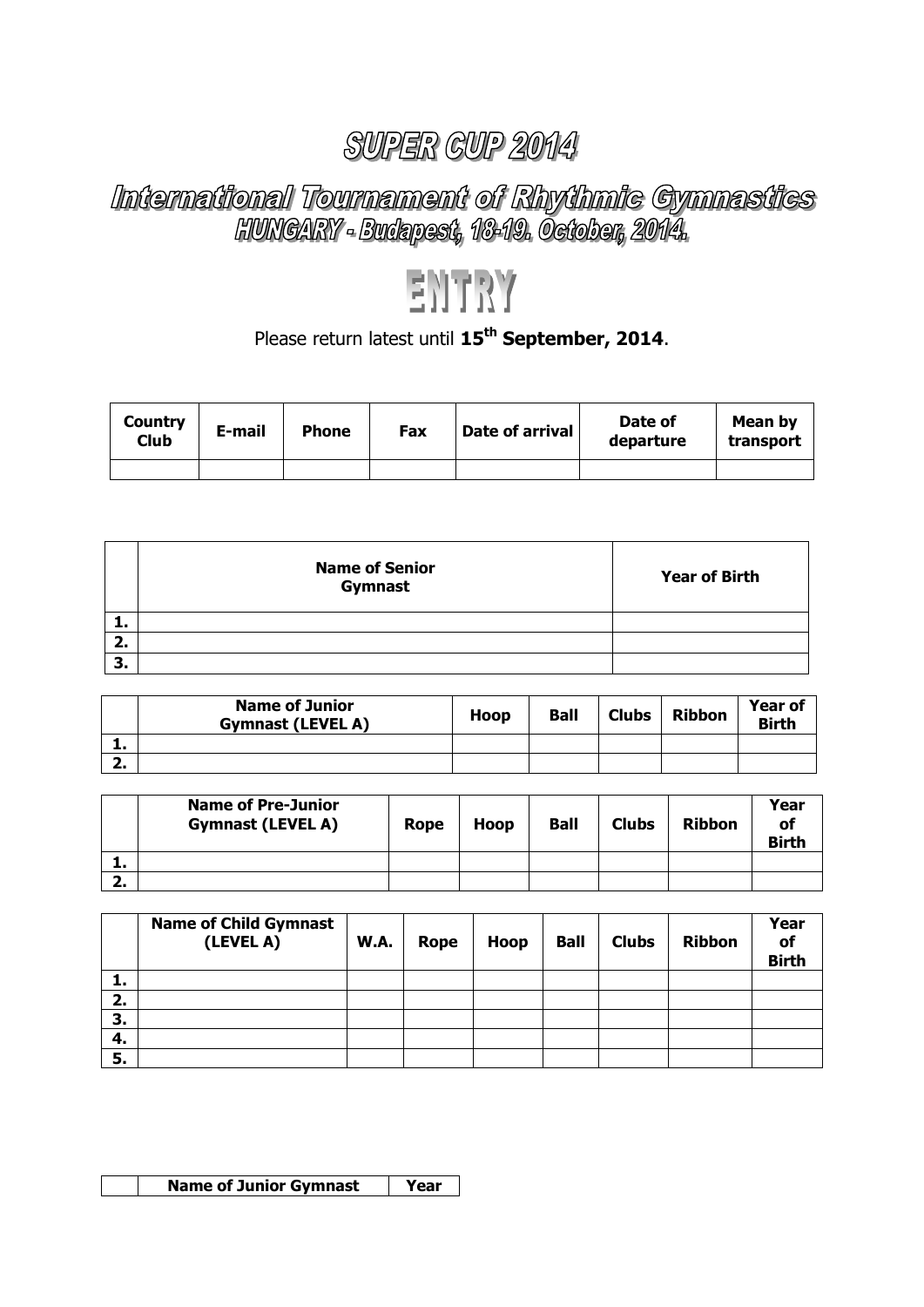|    | (LEVEL B) | of<br><b>Birth</b> |
|----|-----------|--------------------|
|    |           |                    |
| Ζ. |           |                    |

| <b>Name of Pre-Junior Gymnast</b><br>(LEVEL B) | Year<br>οf<br><b>Birth</b> |
|------------------------------------------------|----------------------------|
|                                                |                            |
|                                                |                            |

|    | <b>Name of Child Gymnast</b><br>(LEVEL B) | Year<br>of<br><b>Birth</b> |
|----|-------------------------------------------|----------------------------|
| ı. |                                           |                            |
| 2. |                                           |                            |
| 3. |                                           |                            |
| 4. |                                           |                            |
|    |                                           |                            |

|                     | <b>Name</b> | <b>Brevet</b> |
|---------------------|-------------|---------------|
| <b>Judge</b>        |             |               |
| Coach 1.            |             |               |
| Coach 2.            |             | Λ             |
| <b>Extra person</b> |             |               |
| <b>Extra person</b> |             |               |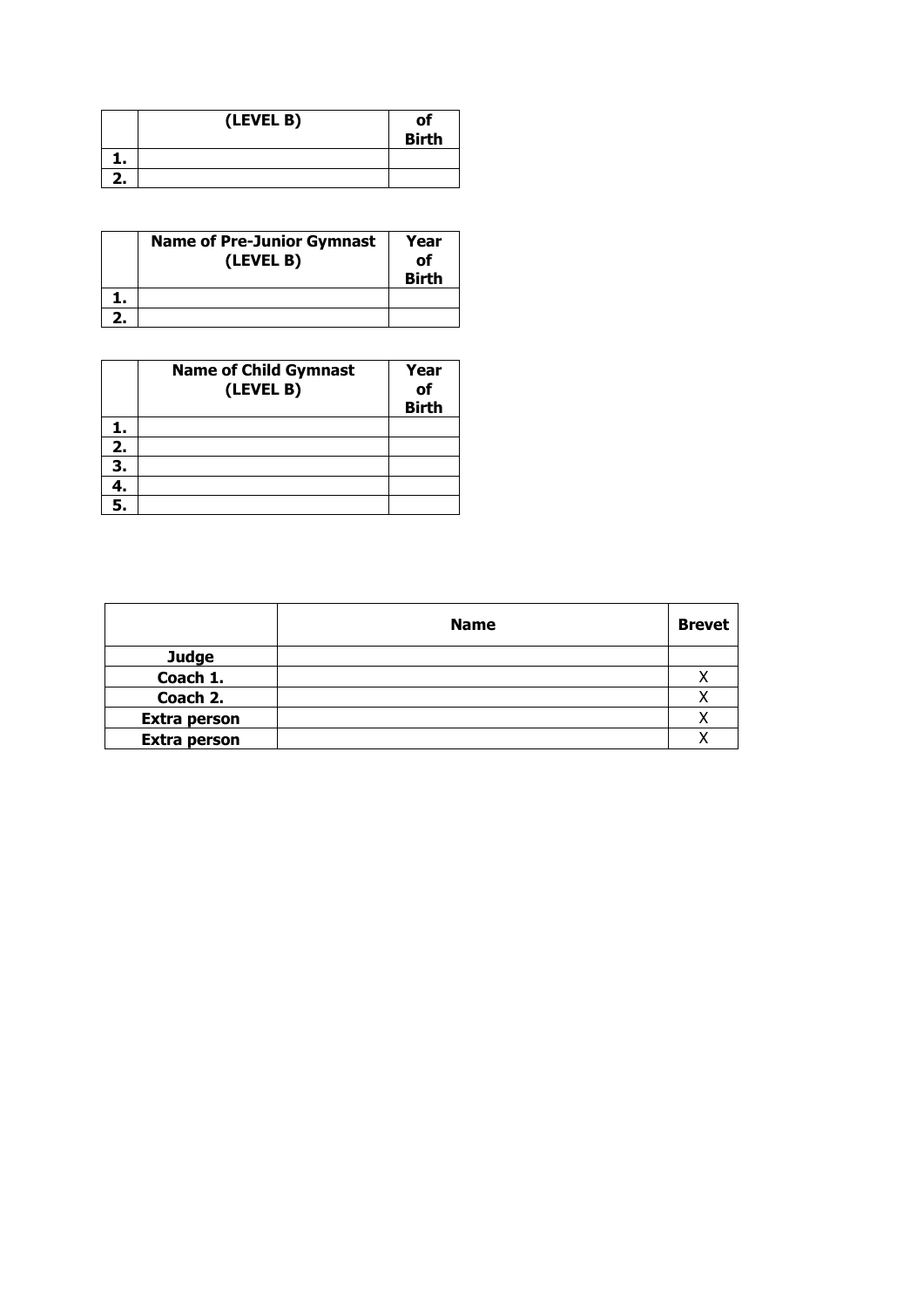# International Tournament of Rhythmic Cymnastics<br>HUNGARY - Budapest, 1849. Oetober, 2014.

## **Travel Plan**

#### Please return latest until **6 th October, 2014**.

| <b>Federation:</b> | E-mail: | <b>Phone:</b> | <b>Mean by transport:</b> |
|--------------------|---------|---------------|---------------------------|
|                    |         |               |                           |

| Date of arrival: | Time of arrival: | Airport, train<br>station: | <b>Number of</b><br>persons: | <b>Flight number:</b> |  |
|------------------|------------------|----------------------------|------------------------------|-----------------------|--|
|                  |                  |                            |                              |                       |  |

| Date of    | Time of    | Airport, train | Number of | <b>Flight number:</b> |
|------------|------------|----------------|-----------|-----------------------|
| departure: | departure: | station:       | persons:  |                       |
|            |            |                |           |                       |

| <b>Number of</b><br><b>MEALS</b>       | Lunch | <b>Dinner</b> |
|----------------------------------------|-------|---------------|
| Wednesday,<br>October 22 <sup>nd</sup> |       |               |
| Thursday,<br>October 23rd              |       |               |
| Friday,<br>October 24th                |       |               |
| Saturday,<br>October 25 <sup>th</sup>  |       |               |
| Sunday,<br>October 26 <sup>th</sup>    |       |               |
| Monday,<br>October 27 <sup>st</sup>    |       |               |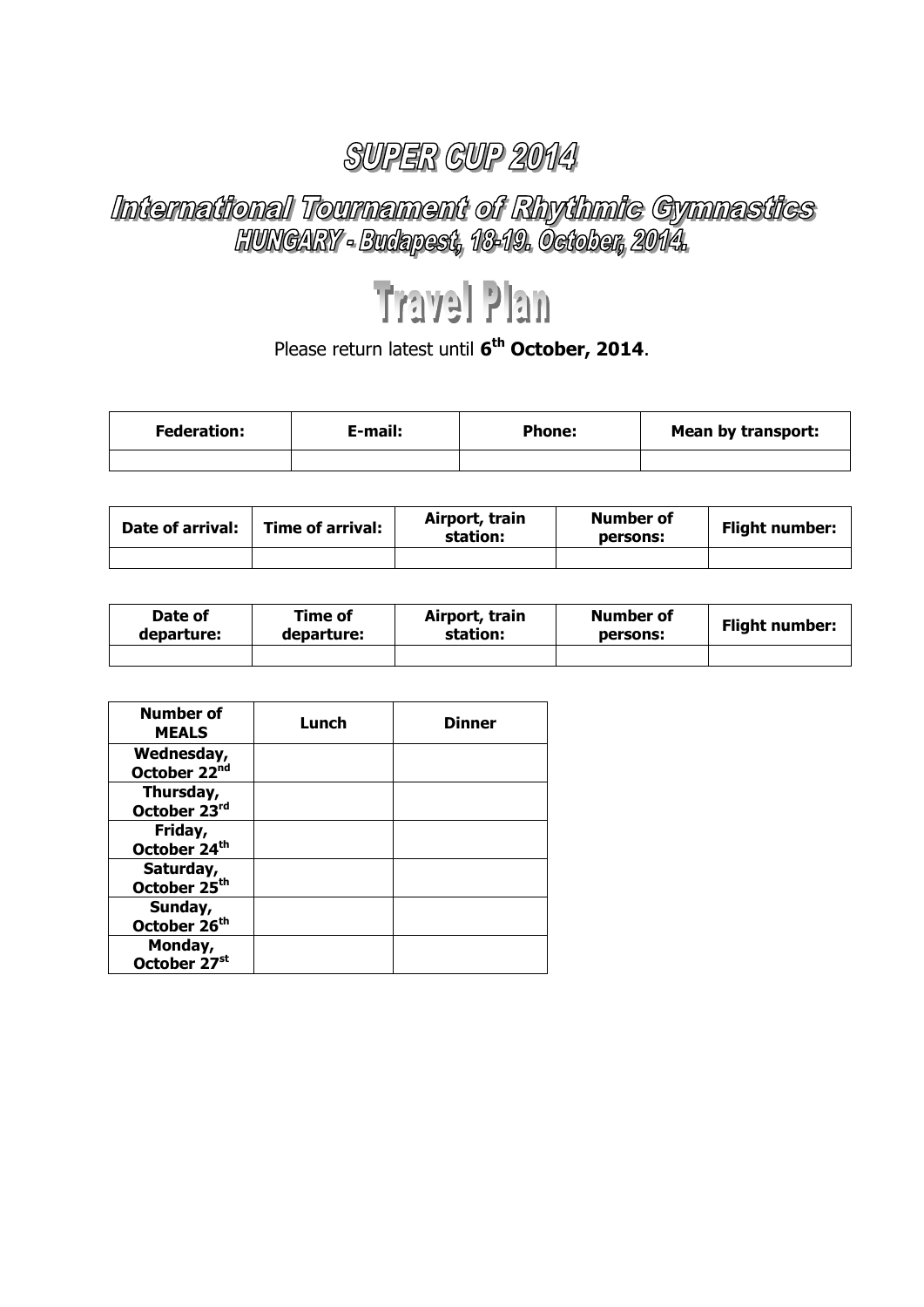# International Tournament of Rhythmic Gymnastics<br>HUNGARY - Budapest, 1849. October, 2014.

## **VISA REQUEST**

Name of the Sport Club/Association: …………………………….…………………Country: ………………….………

Phone: ……………………………. Fax: ……….………….…………… E-mail: ……….…………

| <b>VISA REQUEST</b> |             |                         |                                                                              |                    |
|---------------------|-------------|-------------------------|------------------------------------------------------------------------------|--------------------|
| <b>Delegation:</b>  | <b>Name</b> | Date of<br><b>Birth</b> | 1. Passport No<br>2. Date of issue<br>3. Issuing office<br>4. Date of expiry | <b>Nationality</b> |
| 1. Gymnast          |             |                         | 1.<br>2.<br>3.<br>4.                                                         |                    |
| 2. Gymnast          |             |                         | 1.<br>2.<br>3.<br>4.                                                         |                    |
| 3. Gymnast          |             |                         | 1.<br>2.<br>3.<br>4.                                                         |                    |
| 4. Gymnast          |             |                         | 1.<br>2.<br>3.<br>4.                                                         |                    |
| 5. Gymnast          |             |                         | 1.<br>2.<br>3.<br>4.                                                         |                    |
| 6. Gymnast          |             |                         | 1.<br>2.<br>3.<br>4.                                                         |                    |
| 7. Gymnast          |             |                         | 1.<br>2.<br>3.<br>4.                                                         |                    |
|                     |             |                         | 1.                                                                           |                    |